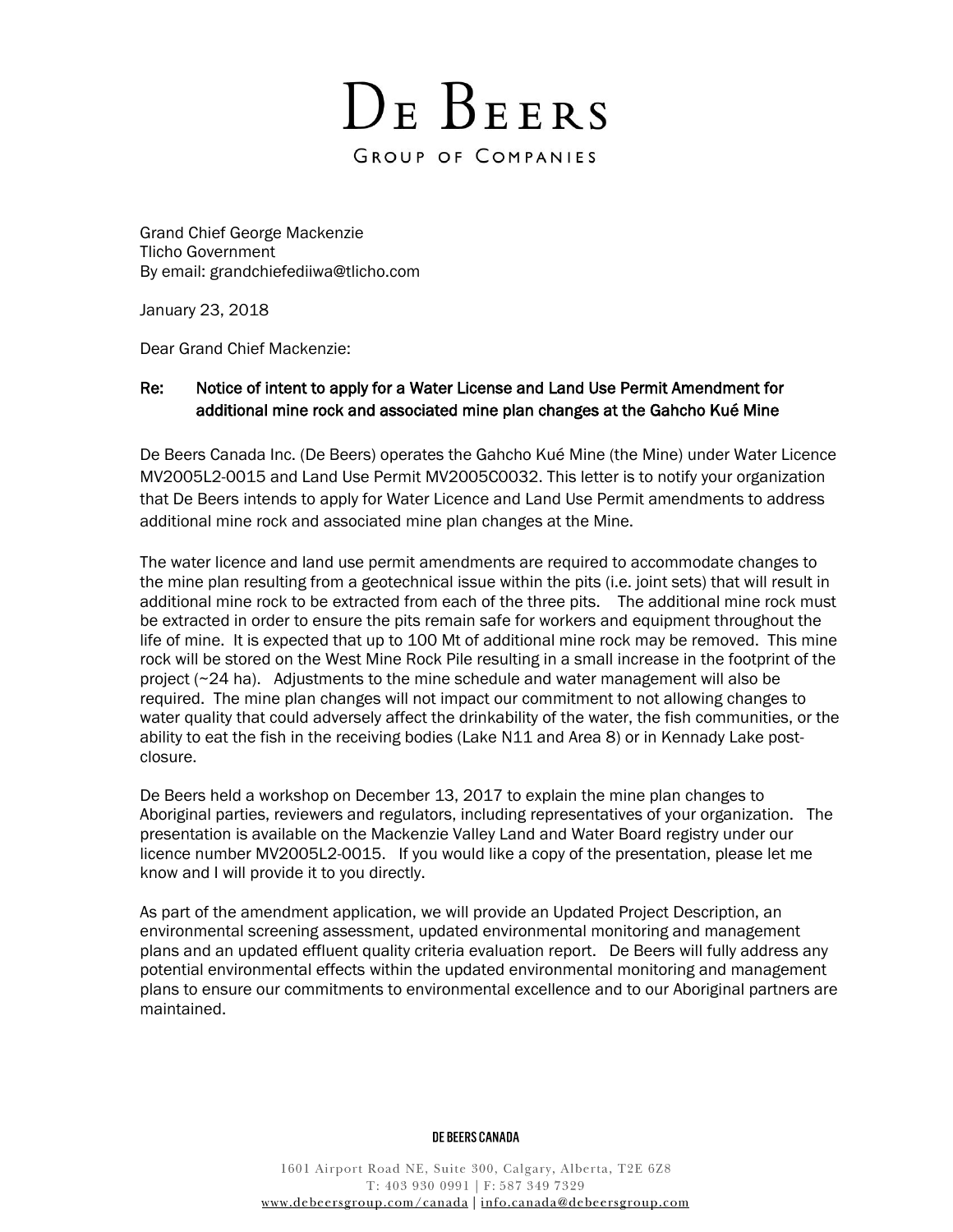

The amendment application will be subject to a review process as normally undertaken by the Mackenzie Valley Land and Water Board. If you have any further questions, comments, or require further clarification, please contact me by email [Sarah.McLean@debeersgroup.com](mailto:Sarah.McLean@debeersgroup.com) or by phone at 867-688-9227.

Sincerely,

Sarah McLean/

Sarah McLean, Regulatory Specialist De Beers Canada Inc.

Cc: Grace Mackenzie, TG Angela Love, MVLWB

#### DE BEERS CANADA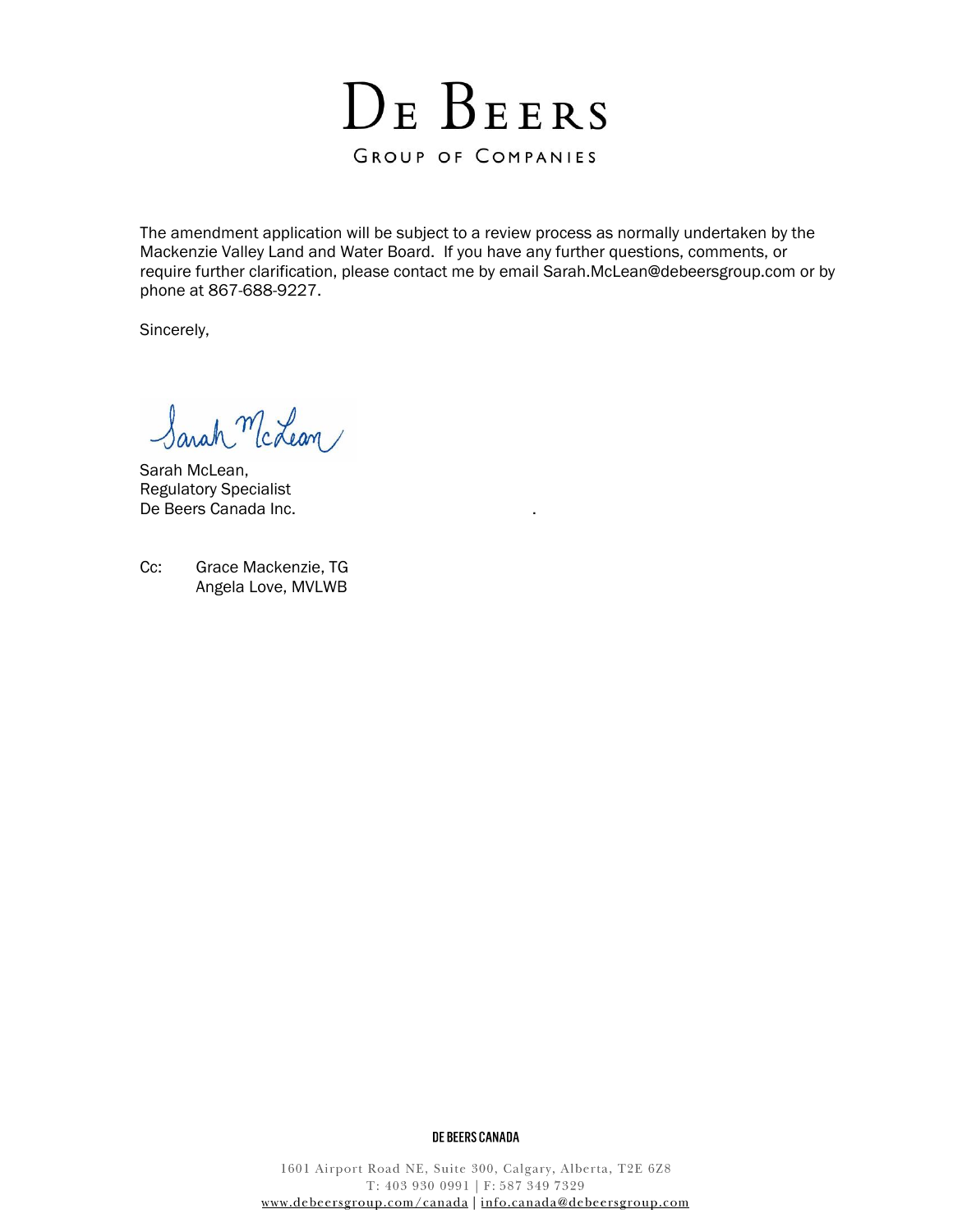Chief Louis Balsillie Deninu Kue First Nation Fort Resolution NT, XOE OMO By email: admin@dkfn.ca

January 23, 2018

Dear Chief Balsillie:

# Re: Notice of intent to apply for a Water License and Land Use Permit Amendment for additional mine rock and associated mine plan changes at the Gahcho Kué Mine

De Beers Canada Inc. (De Beers) operates the Gahcho Kué Mine (the Mine) under Water Licence MV2005L2-0015 and Land Use Permit MV2005C0032. This letter is to notify your organization that De Beers intends to apply for Water Licence and Land Use Permit amendments to address additional mine rock and associated mine plan changes at the Mine.

The water licence and land use permit amendments are required to accommodate changes to the mine plan resulting from a geotechnical issue within the pits (i.e. joint sets) that will result in additional mine rock to be extracted from each of the three pits. The additional mine rock must be extracted in order to ensure the pits remain safe for workers and equipment throughout the life of mine. It is expected that up to 100 Mt of additional mine rock may be removed. This mine rock will be stored on the West Mine Rock Pile resulting in a small increase in the footprint of the project (~24 ha). Adjustments to the mine schedule and water management will also be required. The mine plan changes will not impact our commitment to not allowing changes to water quality that could adversely affect the drinkability of the water, the fish communities, or the ability to eat the fish in the receiving bodies (Lake N11 and Area 8) or in Kennady Lake postclosure.

De Beers held a workshop on December 13, 2017 to explain the mine plan changes to Aboriginal parties, reviewers and regulators, including representatives of your organization. The presentation is available on the Mackenzie Valley Land and Water Board registry under our licence number MV2005L2-0015. If you would like a copy of the presentation, please let me know and I will provide it to you directly.

As part of the amendment application, we will provide an Updated Project Description, an environmental screening assessment, updated environmental monitoring and management plans and an updated effluent quality criteria evaluation report. De Beers will fully address any potential environmental effects within the updated environmental monitoring and management plans to ensure our commitments to environmental excellence and to our Aboriginal partners are maintained.

## DE BEERS CANADA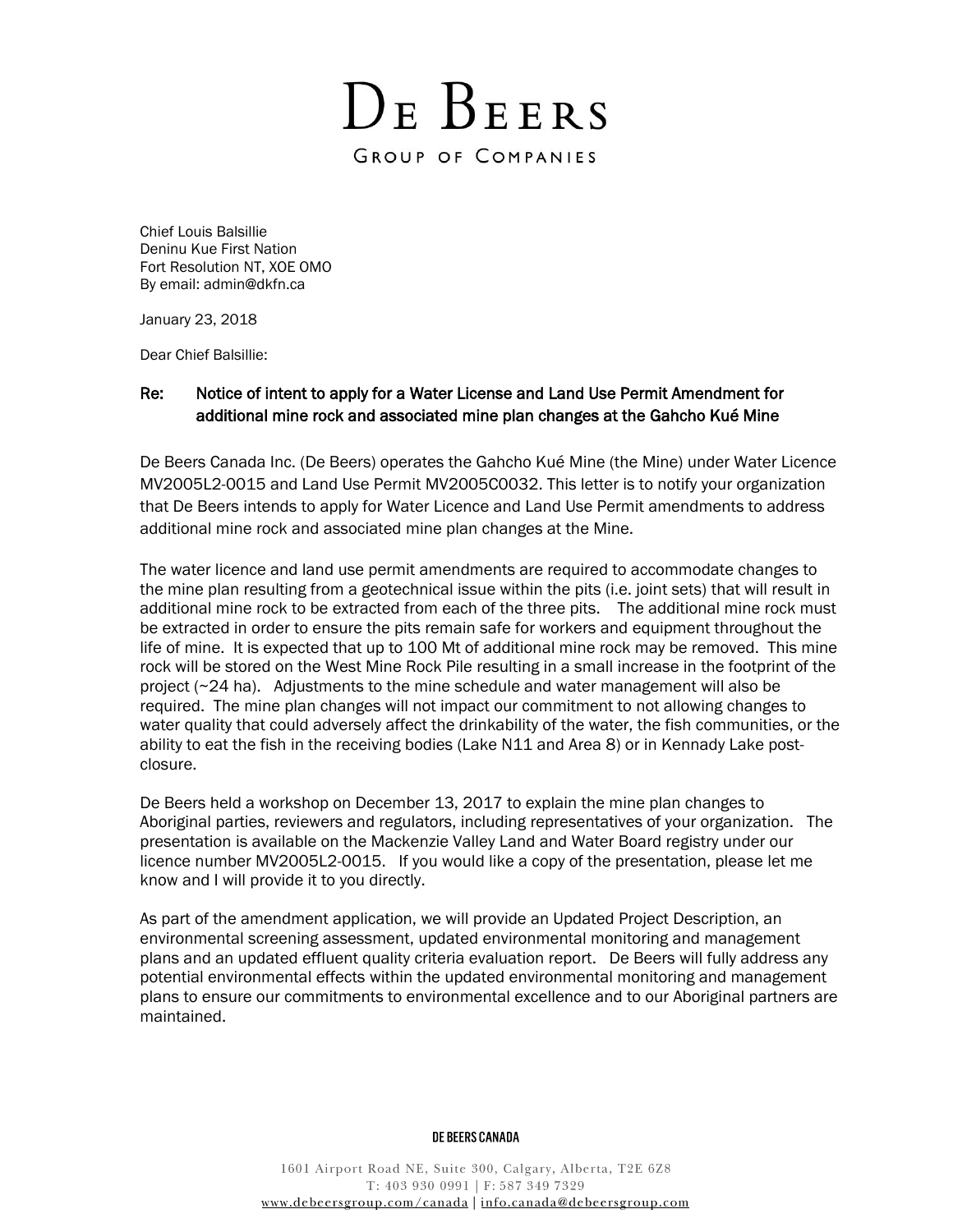

The amendment application will be subject to a review process as normally undertaken by the Mackenzie Valley Land and Water Board. If you have any further questions, comments, or require further clarification, please contact me by email [\(Sarah.McLean@debeersgroup.com\)](mailto:Sarah.McLean@debeersgroup.com) or by phone at 867-688-9227.

Sincerely,

Sarah McLean/

Sarah McLean, Regulatory Specialist De Beers Canada Inc.

Cc: Rosy Bjornson, DKFN Angela Love, MVLWB

## DE BEERS CANADA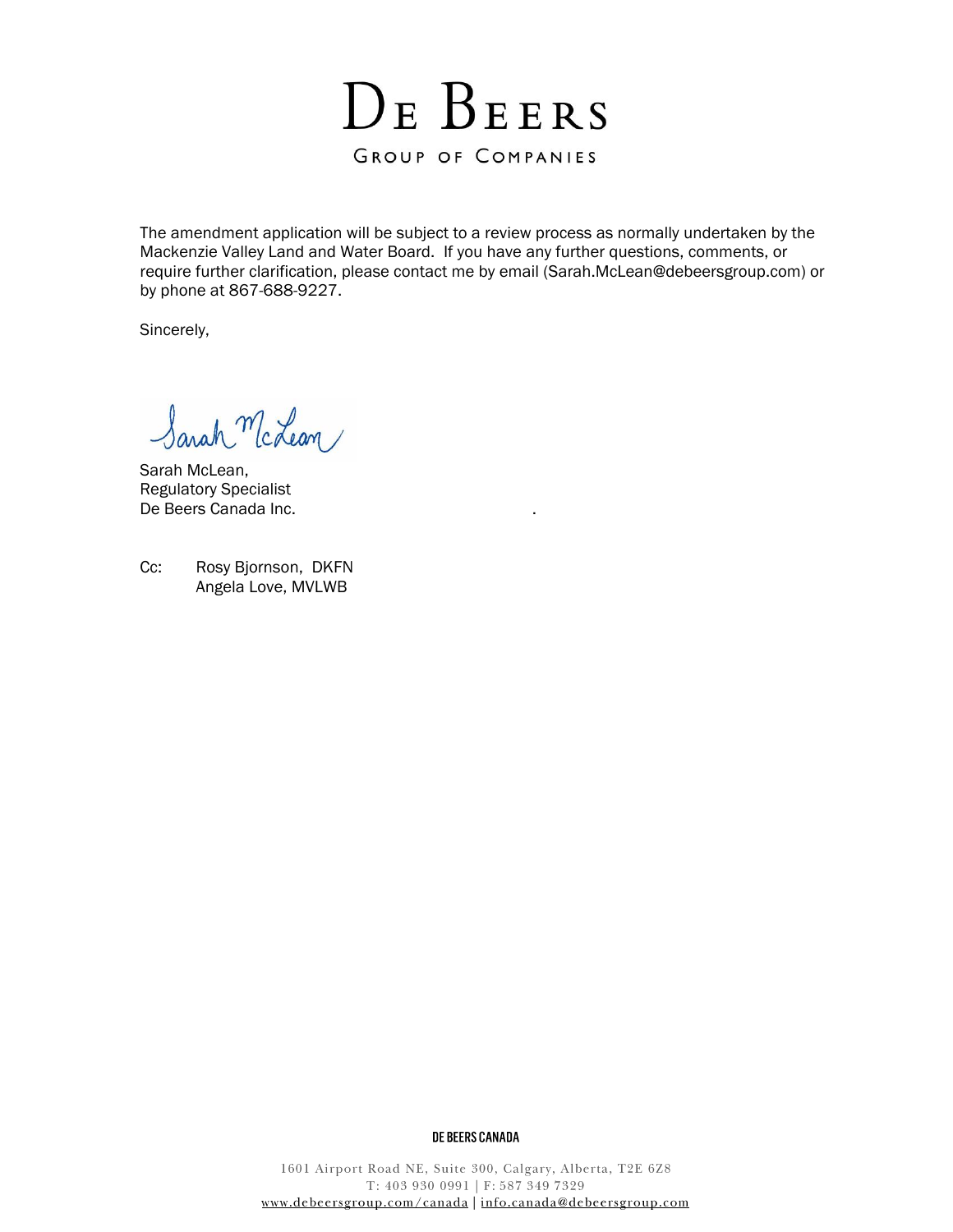President Garry Bailey Northwest Territory Métis Nation By email: president.nwtmn@northwestel.net

January 23, 2018

Dear Mr. Bailey:

# Re: Notice of intent to apply for a Water License and Land Use Permit Amendment for additional mine rock and associated mine plan changes at the Gahcho Kué Mine

De Beers Canada Inc. (De Beers) operates the Gahcho Kué Mine (the Mine) under Water Licence MV2005L2-0015 and Land Use Permit MV2005C0032. This letter is to notify your organization that De Beers intends to apply for Water Licence and Land Use Permit amendments to address additional mine rock and associated mine plan changes at the Mine.

The water licence and land use permit amendments are required to accommodate changes to the mine plan resulting from a geotechnical issue within the pits (i.e. joint sets) that will result in additional mine rock to be extracted from each of the three pits. The additional mine rock must be extracted in order to ensure the pits remain safe for workers and equipment throughout the life of mine. It is expected that up to 100 Mt of additional mine rock may be removed. This mine rock will be stored on the West Mine Rock Pile resulting in a small increase in the footprint of the project (~24 ha). Adjustments to the mine schedule and water management will also be required. The mine plan changes will not impact our commitment to not allowing changes to water quality that could adversely affect the drinkability of the water, the fish communities, or the ability to eat the fish in the receiving bodies (Lake N11 and Area 8) or in Kennady Lake postclosure.

De Beers held a workshop on December 13, 2017 to explain the mine plan changes to Aboriginal parties, reviewers and regulators, including representatives of your organization. The presentation is available on the Mackenzie Valley Land and Water Board registry under our licence number MV2005L2-0015. If you would like a copy of the presentation, please let me know and I will provide it to you directly.

As part of the amendment application, we will provide an Updated Project Description, an environmental screening assessment, updated environmental monitoring and management plans and an updated effluent quality criteria evaluation report. De Beers will fully address any potential environmental effects within the updated environmental monitoring and management plans to ensure our commitments to environmental excellence and to our Aboriginal partners are maintained.

## DE BEERS CANADA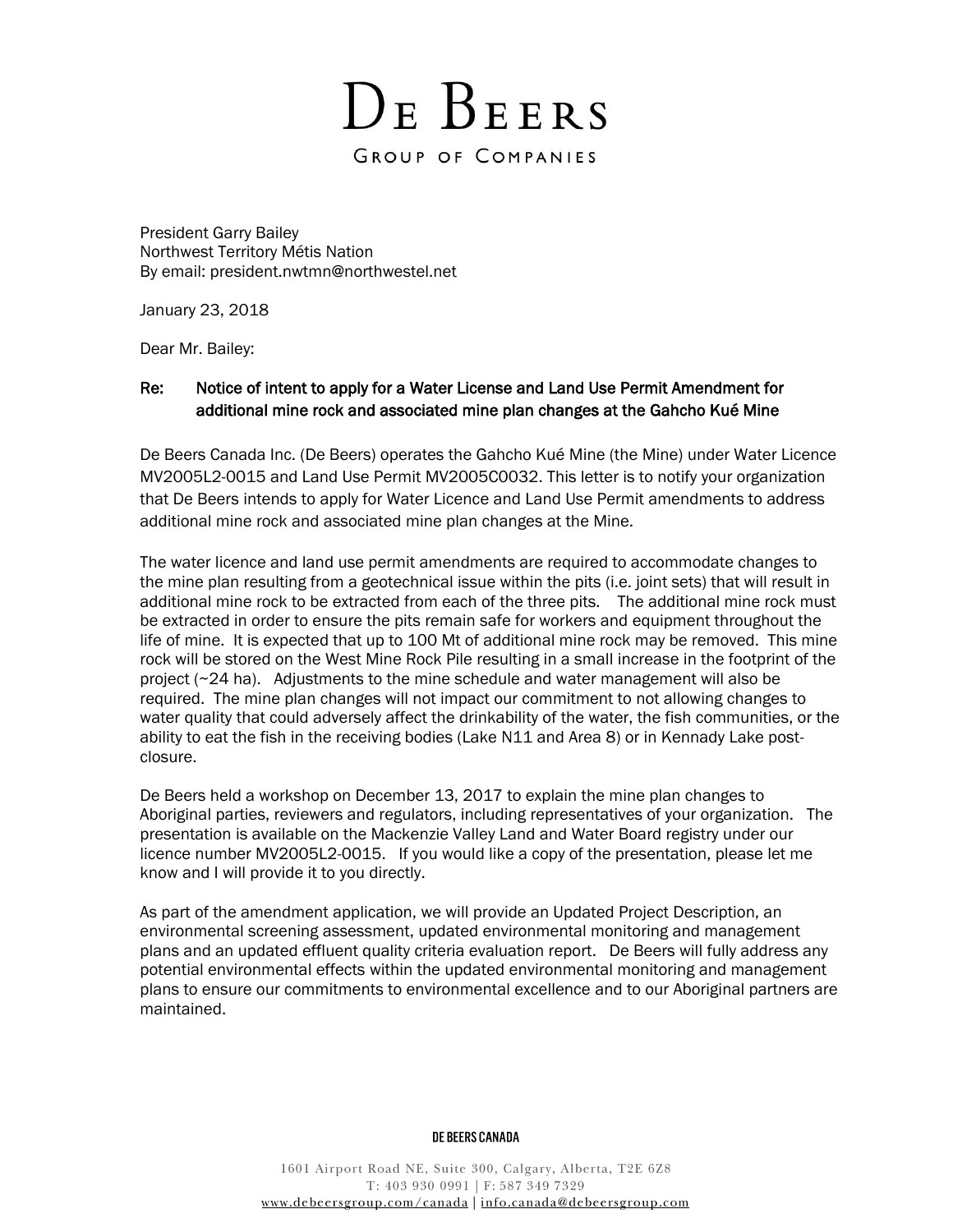

The amendment application will be subject to a review process as normally undertaken by the Mackenzie Valley Land and Water Board. If you have any further questions, comments, or require further clarification, please contact me by email [Sarah.McLean@debeersgroup.com](mailto:Sarah.McLean@debeersgroup.com) or by phone at 867-688-9227.

Sincerely,

Sarah McLean/

Sarah McLean, Regulatory Specialist De Beers Canada Inc.

Cc: Ursula Vogt, NWTMN Angela Love, MVLWB

#### DE BEERS CANADA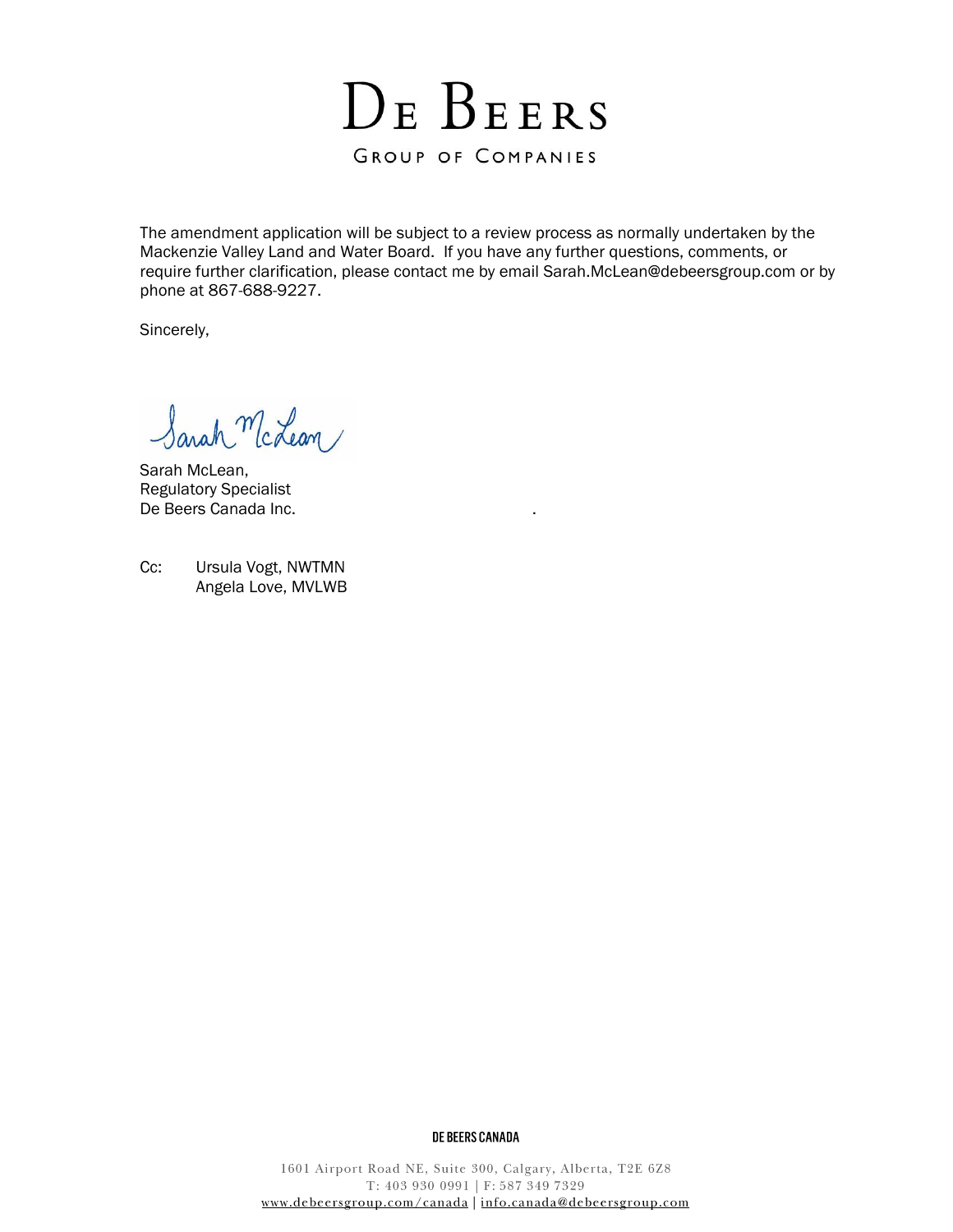Chief Darryl Boucher-Marlowe Łutsel K'e Dene First Nation By email: chief.lkdfn@gmail.com

January 23, 2018

Dear Chief Boucher-Marlowe:

# Re: Notice of intent to apply for a Water License and Land Use Permit Amendment for additional mine rock and associated mine plan changes at the Gahcho Kué Mine

De Beers Canada Inc. (De Beers) operates the Gahcho Kué Mine (the Mine) under Water Licence MV2005L2-0015 and Land Use Permit MV2005C0032. This letter is to notify your organization that De Beers intends to apply for Water Licence and Land Use Permit amendments to address additional mine rock and associated mine plan changes at the Mine.

The water licence and land use permit amendments are required to accommodate changes to the mine plan resulting from a geotechnical issue within the pits (i.e. joint sets) that will result in additional mine rock to be extracted from each of the three pits. The additional mine rock must be extracted in order to ensure the pits remain safe for workers and equipment throughout the life of mine. It is expected that up to 100 Mt of additional mine rock may be removed. This mine rock will be stored on the West Mine Rock Pile resulting in a small increase in the footprint of the project (~24 ha). Adjustments to the mine schedule and water management will also be required. The mine plan changes will not impact our commitment to not allowing changes to water quality that could adversely affect the drinkability of the water, the fish communities, or the ability to eat the fish in the receiving bodies (Lake N11 and Area 8) or in Kennady Lake postclosure.

De Beers held a workshop on December 13, 2017 to explain the mine plan changes to Aboriginal parties, reviewers and regulators, including representatives of your organization. The presentation is available on the Mackenzie Valley Land and Water Board registry under our licence number MV2005L2-0015. If you would like a copy of the presentation, please let me know and I will provide it to you directly.

As part of the amendment application, we will provide an Updated Project Description, an environmental screening assessment, updated environmental monitoring and management plans and an updated effluent quality criteria evaluation report. De Beers will fully address any potential environmental effects within the updated environmental monitoring and management plans to ensure our commitments to environmental excellence and to our Aboriginal partners are maintained.

## DE BEERS CANADA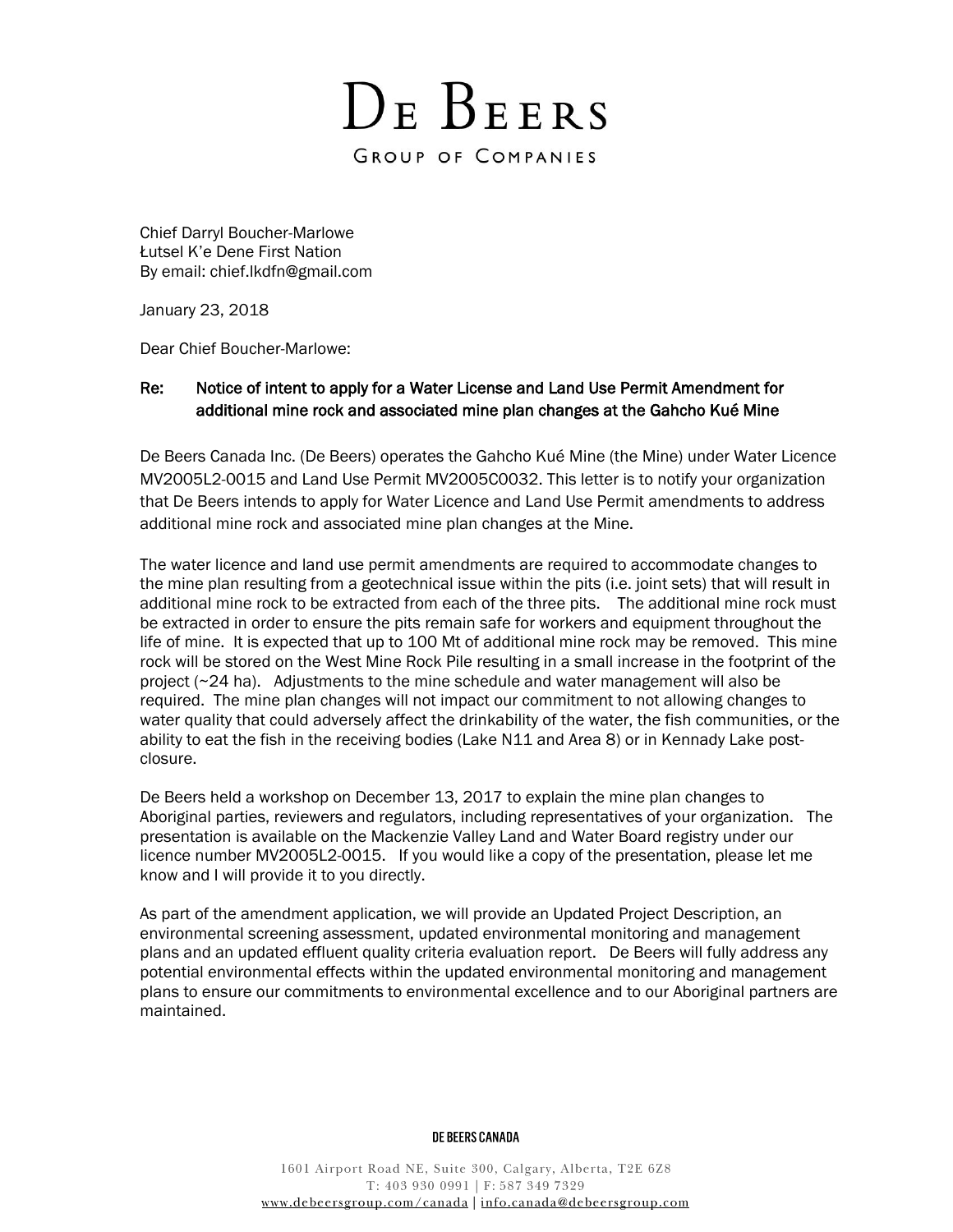

The amendment application will be subject to a review process as normally undertaken by the Mackenzie Valley Land and Water Board. If you have any further questions, comments, or require further clarification, please contact me by email [\(Sarah.McLean@debeersgroup.com\)](mailto:Sarah.McLean@debeersgroup.com) or by phone at 867-688-9227.

Sincerely,

Sarah McLean/

Sarah McLean, Regulatory Specialist De Beers Canada Inc.

Cc: Ray Griffith, LKDFN Angela Love, MVLWB

#### DE BEERS CANADA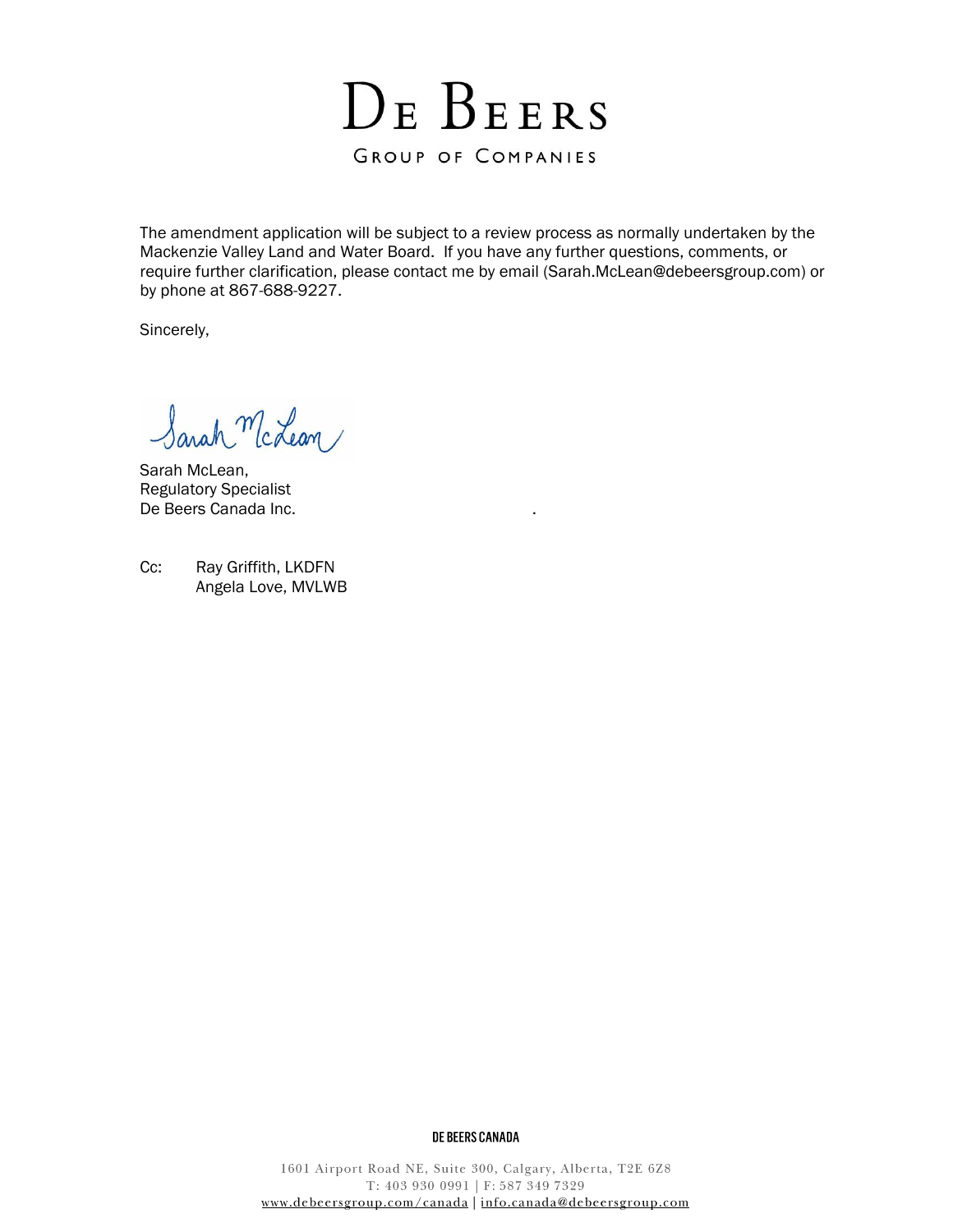# DE BEERS

# GROUP OF COMPANIES

Chief Edward Sangris & Chief Ernest Betsina Yellowknives Dene First Nation Yellowknife, NT By email: [esangris@ykdene.com](mailto:esangris@ykdene.com) & ebetsina@ykdene.com

January 23, 2018

Dear Chief Sangris and Chief Betsina:

# Re: Notice of intent to apply for a Water License and Land Use Permit Amendment for additional mine rock and associated mine plan changes at the Gahcho Kué Mine

De Beers Canada Inc. (De Beers) operates the Gahcho Kué Mine (the Mine) under Water Licence MV2005L2-0015 and Land Use Permit MV2005C0032. This letter is to notify your organization that De Beers intends to apply for Water Licence and Land Use Permit amendments to address additional mine rock and associated mine plan changes at the Mine.

The water licence and land use permit amendments are required to accommodate changes to the mine plan resulting from a geotechnical issue within the pits (i.e. joint sets) that will result in additional mine rock to be extracted from each of the three pits. The additional mine rock must be extracted in order to ensure the pits remain safe for workers and equipment throughout the life of mine. It is expected that up to 100 Mt of additional mine rock may be removed. This mine rock will be stored on the West Mine Rock Pile resulting in a small increase in the footprint of the project (~24 ha). Adjustments to the mine schedule and water management will also be required. The mine plan changes will not impact our commitment to not allowing changes to water quality that could adversely affect the drinkability of the water, the fish communities, or the ability to eat the fish in the receiving bodies (Lake N11 and Area 8) or in Kennady Lake postclosure.

De Beers held a workshop on December 13, 2017 to explain the mine plan changes to Aboriginal parties, reviewers and regulators, including representatives of your organization. The presentation is available on the Mackenzie Valley Land and Water Board registry under our licence number MV2005L2-0015. If you would like a copy of the presentation, please let me know and I will provide it to you directly.

As part of the amendment application, we will provide an Updated Project Description, an environmental screening assessment, updated environmental monitoring and management plans and an updated effluent quality criteria evaluation report. De Beers will fully address any potential environmental effects within the updated environmental monitoring and management plans to ensure our commitments to environmental excellence and to our Aboriginal partners are maintained.

## DE BEERS CANADA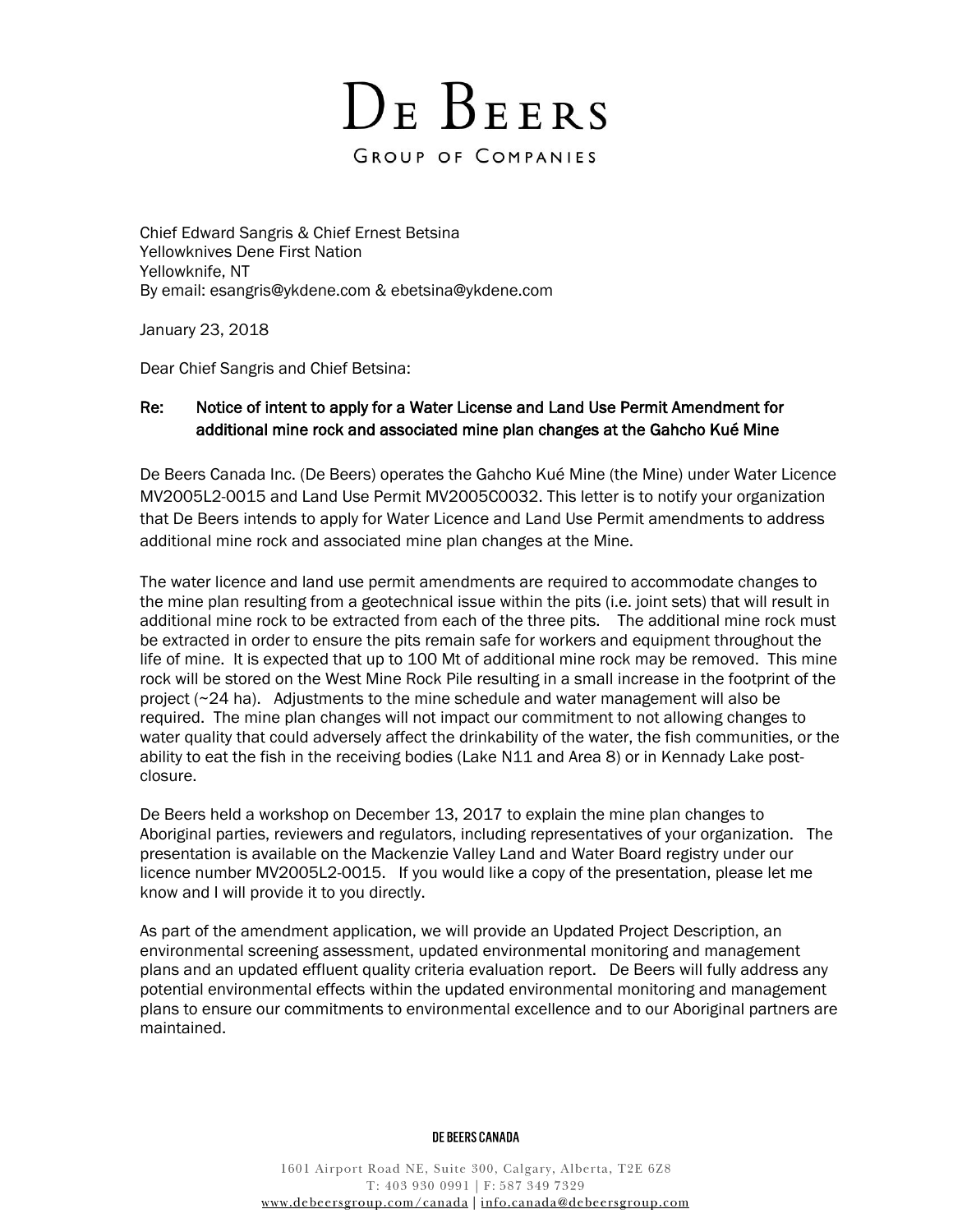

The amendment application will be subject to a review process as normally undertaken by the Mackenzie Valley Land and Water Board. If you have any further questions, comments, or require further clarification, please contact me by email [Sarah.McLean@debeersgroup.com\)](mailto:Sarah.McLean@debeersgroup.com) or by phone at 867-688-9227.

Sincerely,

Sarah McLean/

Sarah McLean, Regulatory Specialist De Beers Canada Inc.

Cc: Alex Power, YKDFN Angela Love, MVLWB

#### DE BEERS CANADA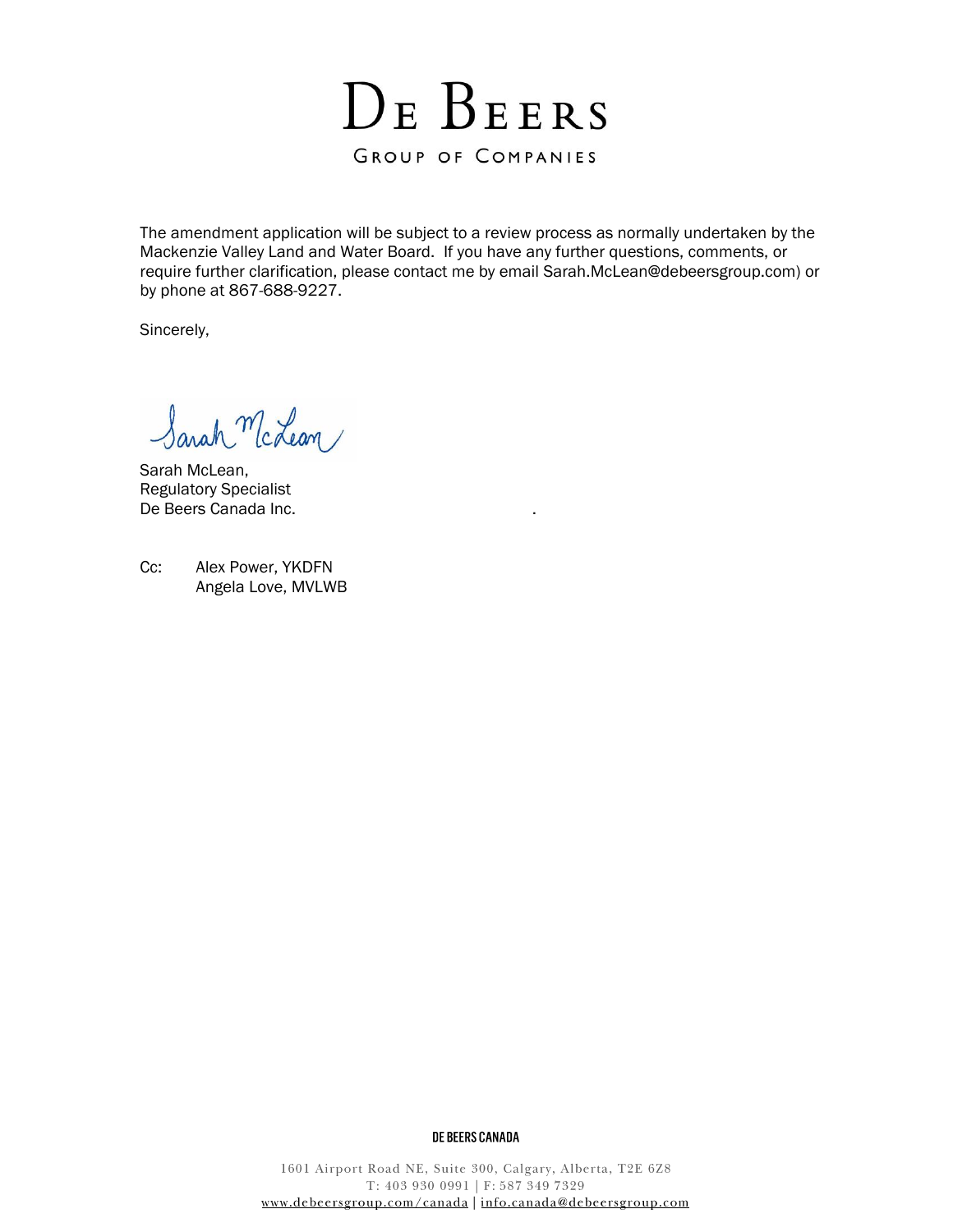DE BEERS

GROUP OF COMPANIES

President Bill Enge North Slave Métis Alliance Yellowknife, NT By email: billenge@nsma.net

January 23, 2018

Dear Mr. Enge:

# Re: Notice of intent to apply for a Water License and Land Use Permit Amendment for additional mine rock and associated mine plan changes at the Gahcho Kué Mine

De Beers Canada Inc. (De Beers) operates the Gahcho Kué Mine (the Mine) under Water Licence MV2005L2-0015 and Land Use Permit MV2005C0032. This letter is to notify your organization that De Beers intends to apply for Water Licence and Land Use Permit amendments to address additional mine rock and associated mine plan changes at the Mine.

The water licence and land use permit amendments are required to accommodate changes to the mine plan resulting from a geotechnical issue within the pits (i.e. joint sets) that will result in additional mine rock to be extracted from each of the three pits. The additional mine rock must be extracted in order to ensure the pits remain safe for workers and equipment throughout the life of mine. It is expected that up to 100 Mt of additional mine rock may be removed. This mine rock will be stored on the West Mine Rock Pile resulting in a small increase in the footprint of the project (~24 ha). Adjustments to the mine schedule and water management will also be required. The mine plan changes will not impact our commitment to not allowing changes to water quality that could adversely affect the drinkability of the water, the fish communities, or the ability to eat the fish in the receiving bodies (Lake N11 and Area 8) or in Kennady Lake postclosure.

De Beers held a workshop on December 13, 2017 to explain the mine plan changes to Aboriginal parties, reviewers and regulators, including representatives of your organization. The presentation is available on the Mackenzie Valley Land and Water Board registry under our licence number MV2005L2-0015. If you would like a copy of the presentation, please let me know and I will provide it to you directly.

As part of the amendment application, we will provide an Updated Project Description, an environmental screening assessment, updated environmental monitoring and management plans and an updated effluent quality criteria evaluation report. De Beers will fully address any potential environmental effects within the updated environmental monitoring and management plans to ensure our commitments to environmental excellence and to our Aboriginal partners are maintained.

## DE BEERS CANADA